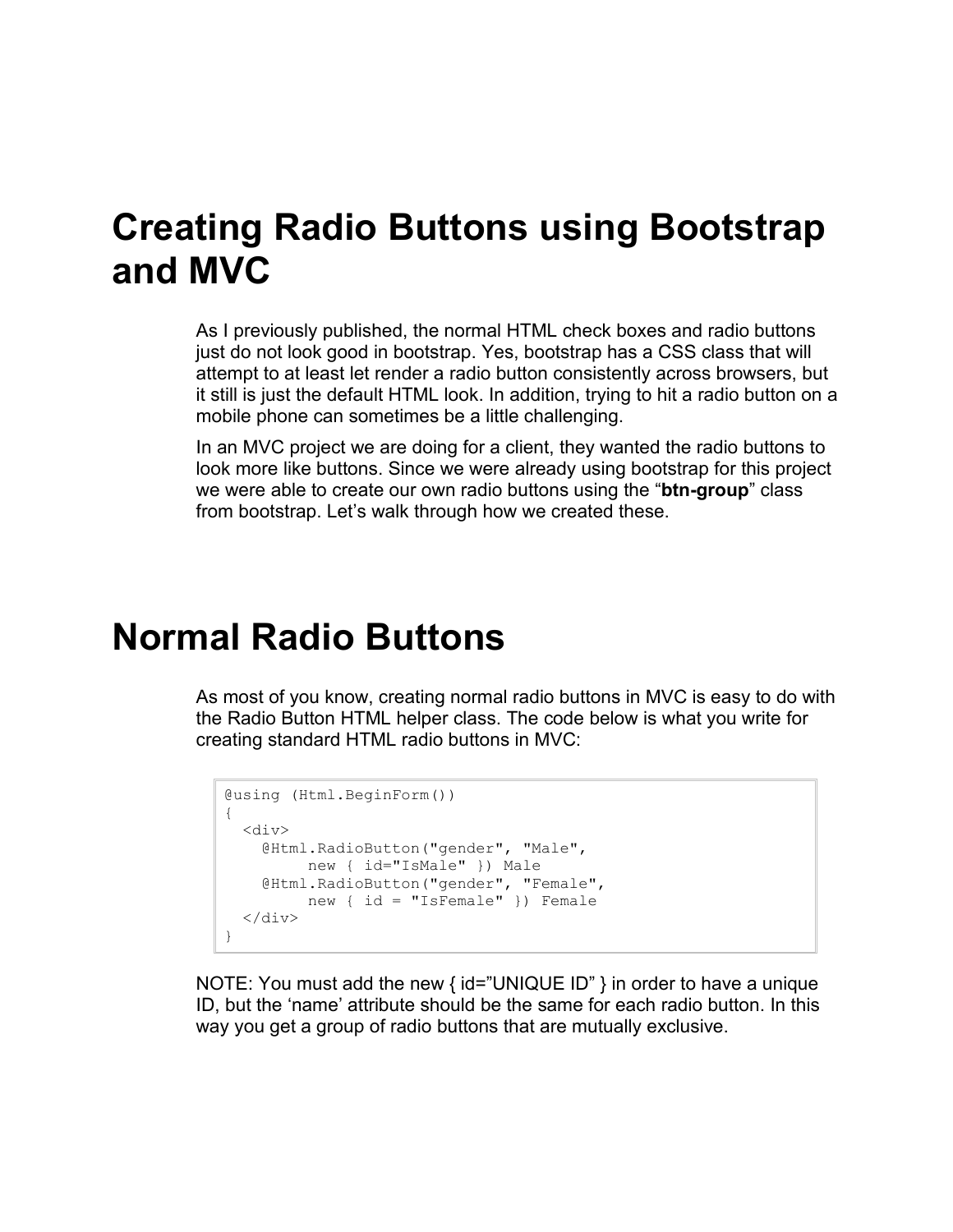### **Bootstrap Radio Buttons**

Using bootstrap, add a <div> with a class of either "radio" or "radio-inline" around your radio buttons. You may optionally also add a <label> element around the radio button in order to use bootstrap's styling of labels. If you use a label you will see a bolder font for the text of the radio button.

```
@using (Html.BeginForm())
{
   <div class="form-group">
     <div class="radio-inline">
       @Html.RadioButton("gender", "Male", true,
          new { id = "IsMale" }) Male
     </div>
     <div class="radio-inline">
       @Html.RadioButton("gender", "Female", 
           new { id = "IsFemale" }) Female
    \langle div>
  \langle div>
}
```
Both of the above pieces of code will produce some output that looks like the radio buttons shown in Figure 1.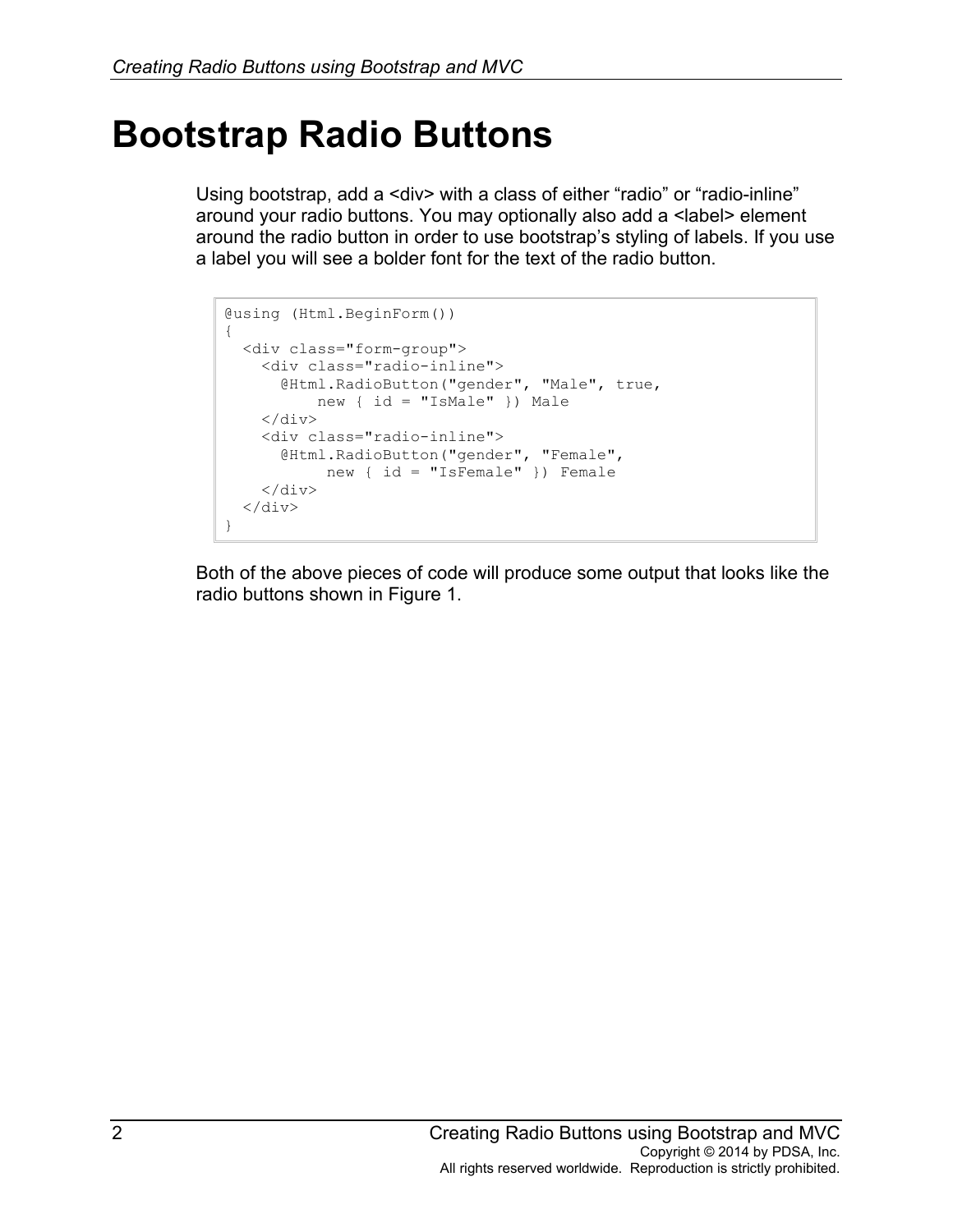

Figure 1: Normal HTML Radio Buttons

## **Use Button Groups**

One of the classes that bootstrap supplies is "btn-group". This class combined with the attribute data-toggle="buttons" gives you the ability to create radio buttons that look like standard buttons but will toggle when pressed. What is nice about radio buttons expressed this way is you can really tell that the label is a part of the radio button. When you click on one of the buttons you will see it change color. A nice side benefit is these buttons are much easier to see and press on a mobile device.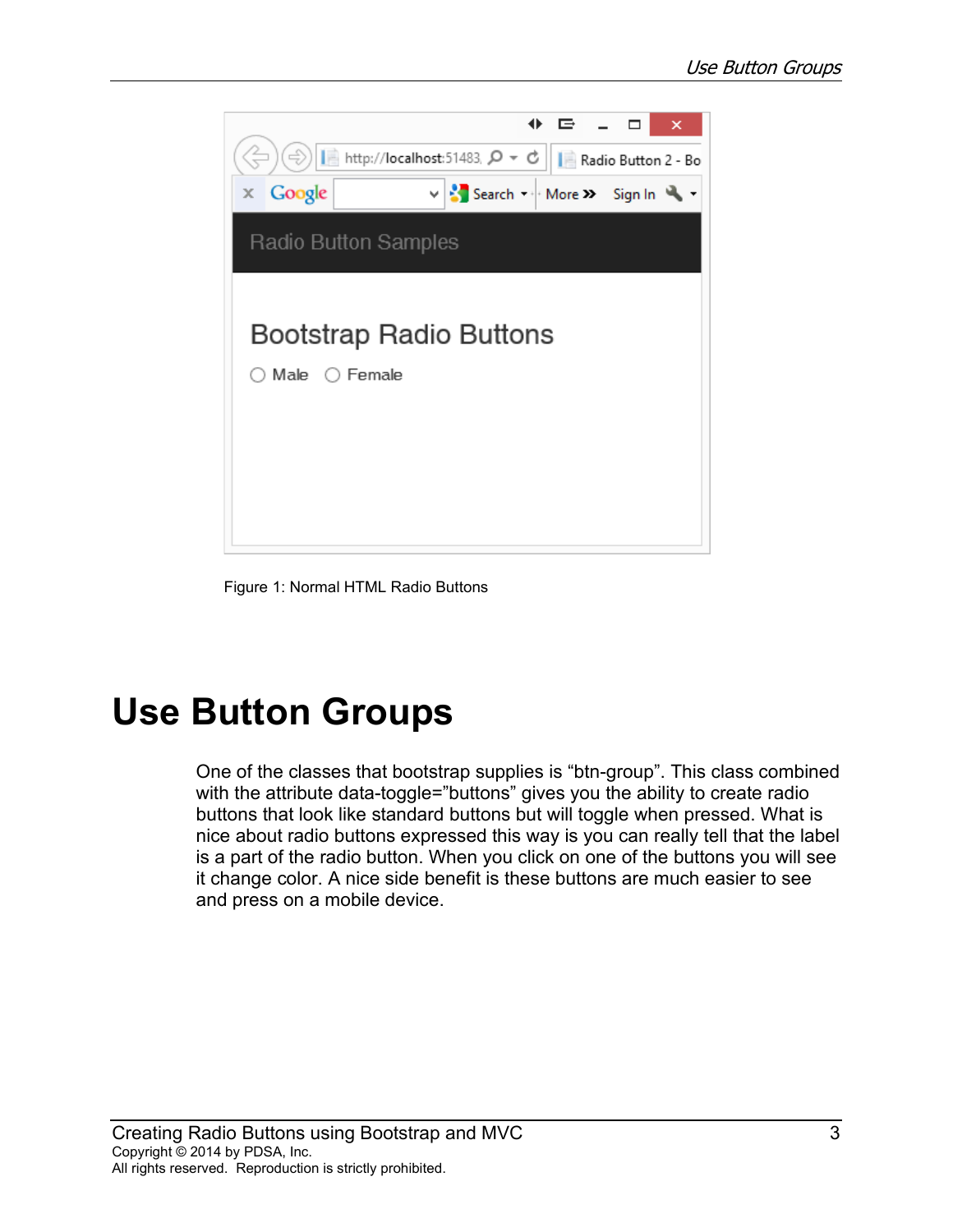```
@using (Html.BeginForm())
{
   <div class="form-group">
     <div class="btn-group" data-toggle="buttons">
       <label class="btn btn-primary active">
         @Html.RadioButton("gender", "Male", true,
             new { id = "IsMale" }) Male
       </label>
       <label class="btn btn-primary">
         @Html.RadioButton("gender", "Female", 
              new { id = "IsFemale" }) Female
       </label>
    \langlediv>\langlediv>}
```
Use the "active" class on one of the radio buttons in order to make it the "selected" button (see Figure 2).



Figure 2: Radio buttons displayed as button groups.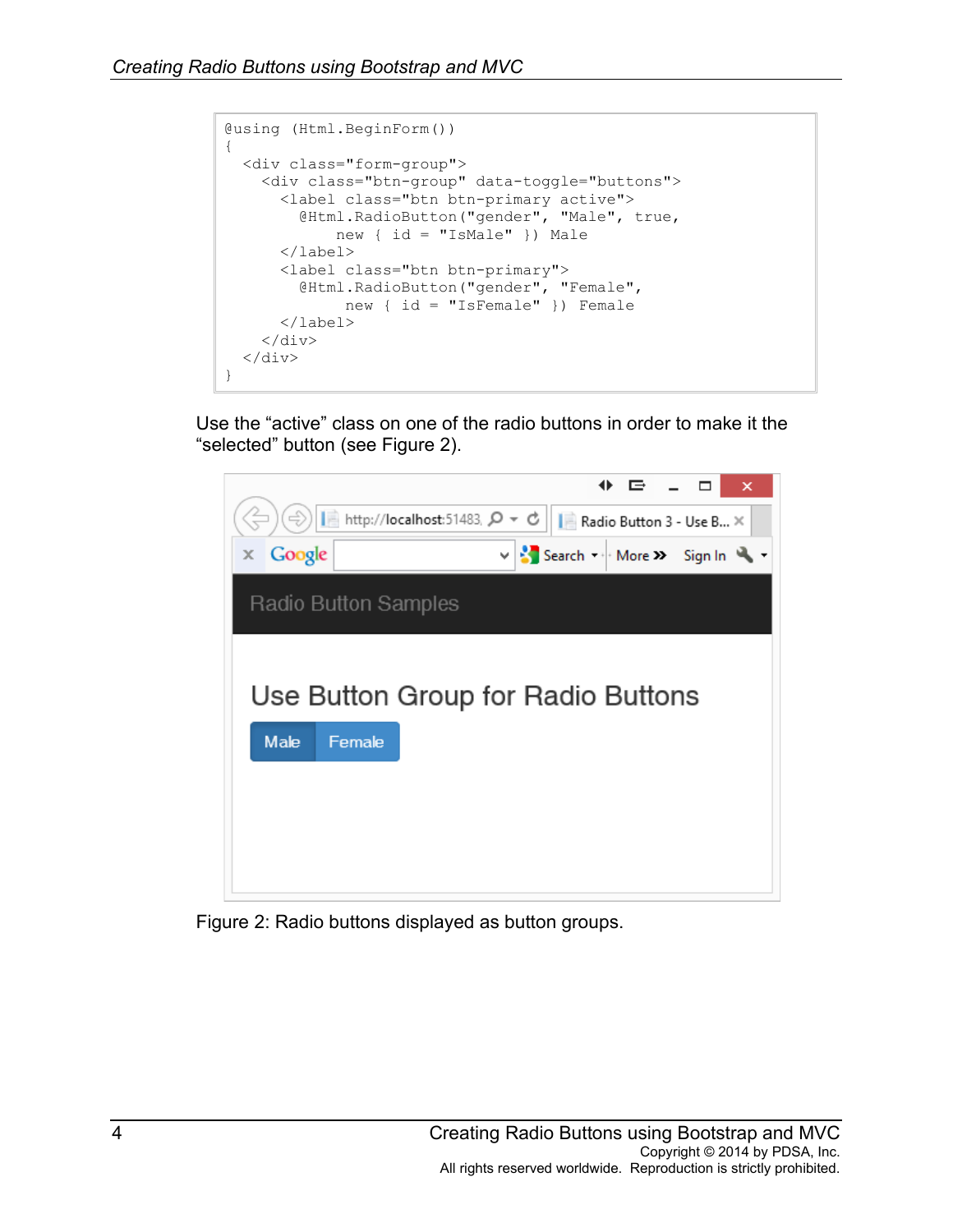# **Add Glyphs**

Users are used to seeing a circle with a dot in it or an empty circle next to the label for radio button controls. So, you should add those into your design. Use the built-in glyphs in bootstrap to display a filled in circle or an empty circle. Below is the code to do this:

```
@using (Html.BeginForm())
{
   <div class="form-group">
     <div class="btn-group" data-toggle="buttons">
       <label class="pdsa-radiobutton btn btn-primary active">
         <span class="glyphicon glyphicon-record"></span>
           @Html.RadioButton("gender", "Male", true,
               new { id = "IsMale" }) Male
       </label>
       <label class="pdsa-radiobutton btn btn-primary">
         <span class="glyphicon glyphicon-unchecked"></span>
           @Html.RadioButton("gender", "Female", 
                new { id = "IsFemale" }) Female
       </label>
    \langle div>
  \langle div>
}
```
Take a look at the "Male" radio button. There are two modifications to this radio button. First, you add the "active" class on the <label> element. This makes it a different color from the other radio button. You also change the glyph in the <span> element from "glyphicon-unchecked" to "glyphiconrecord" to make it a circle within a circle.

**NOTE**: Feel free to use whatever icons you want. Font Awesome [\(www.fontawesome.io\)](http://www.fontawesome.io/) has a lot of different CSS glyphs that you can use instead of the limited ones in bootstrap.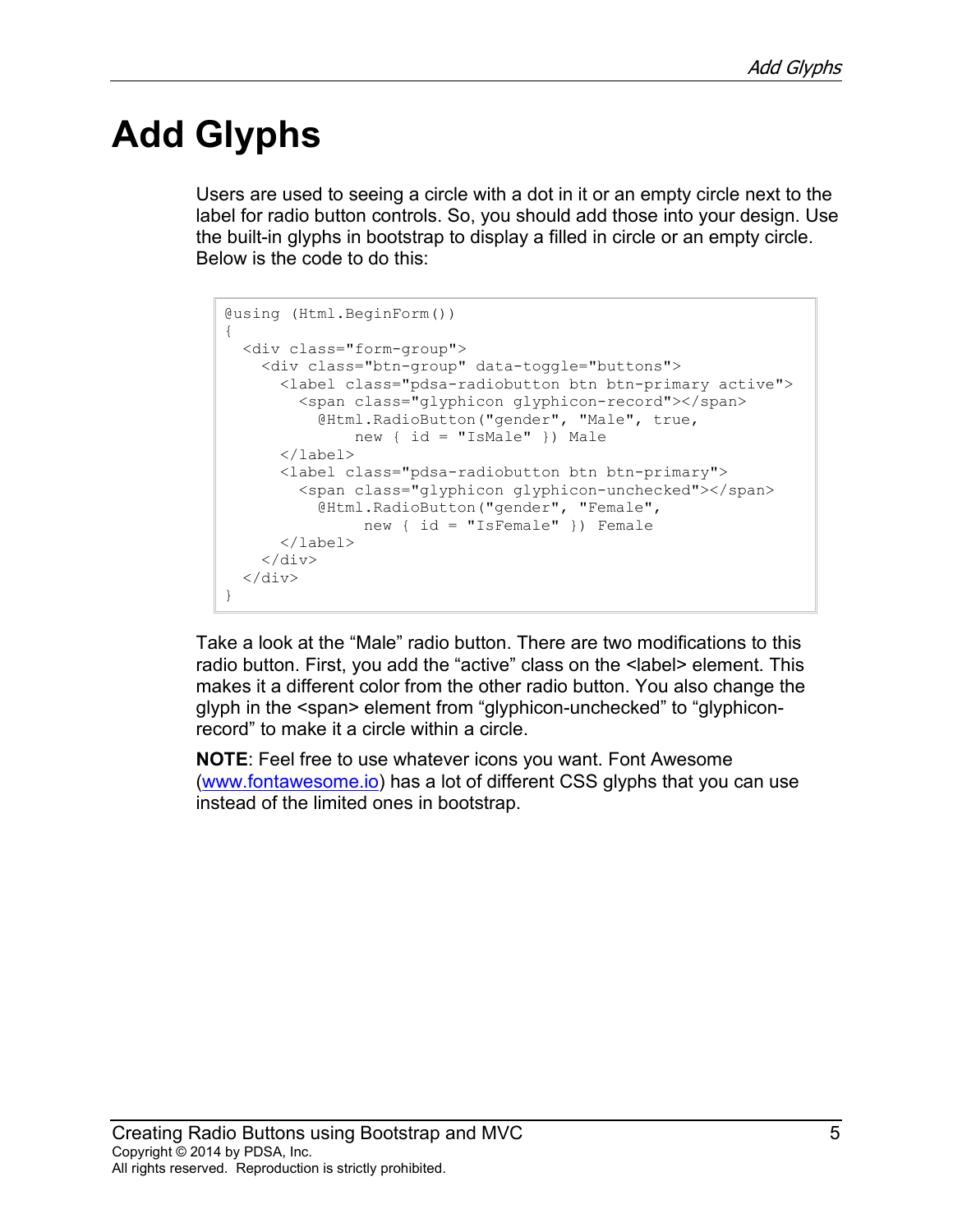

Figure 3: Add glyphs to make the buttons look more like radio buttons.

# **Change Glyphs Dynamically using jQuery**

When the user clicks on a radio button you should toggle the glyph. Luckily when you click on the radio button, bootstrap takes care of toggling the "active" class on the <label> elements for you. All you need to do is to write some jQuery to toggle the glyphs. Below is the jQuery code you add at the bottom of the .cshtml MVC page to toggle the glyphs.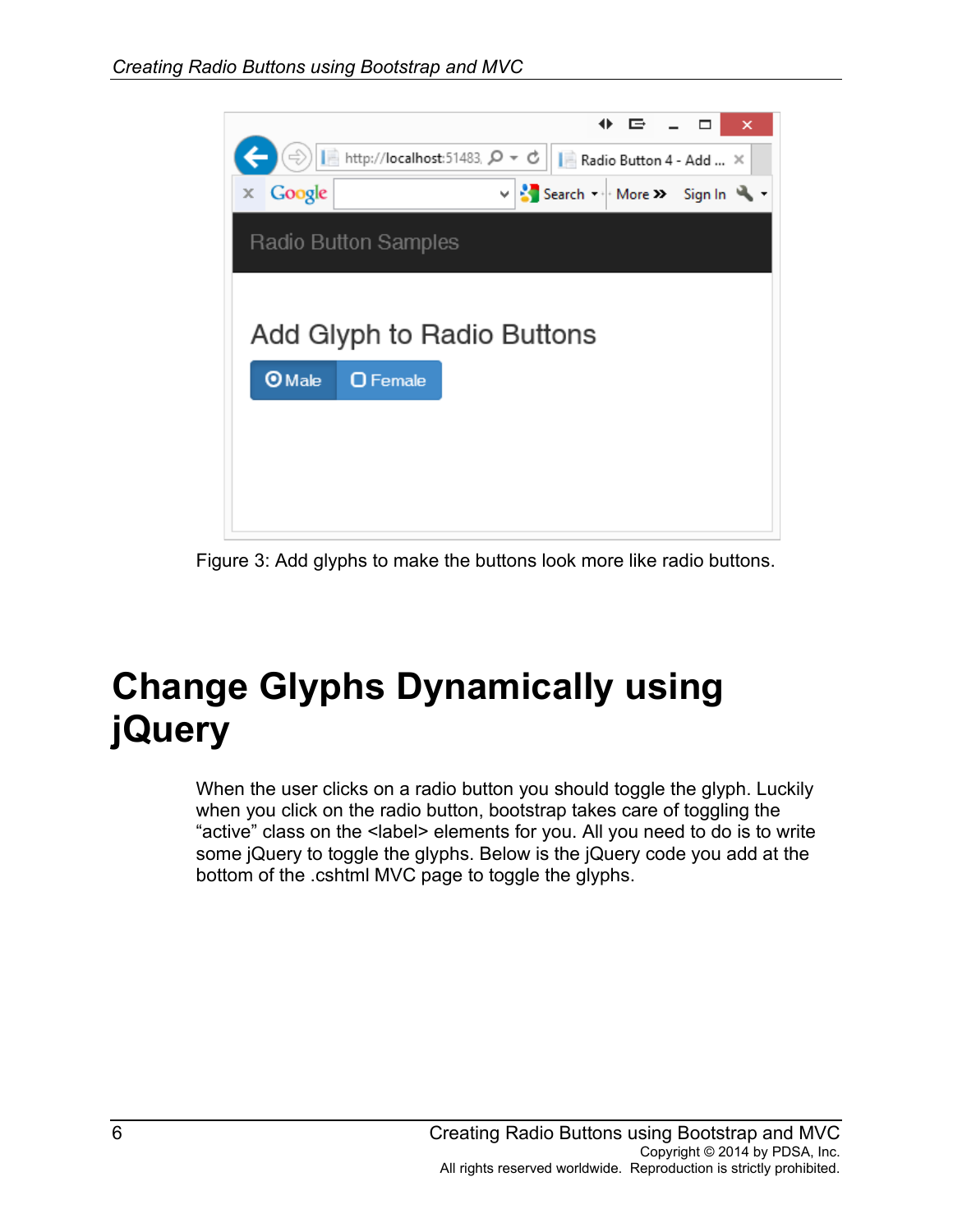```
<script>
  $(document).ready(function () {
     $("#gender > .pdsa-radiobutton").on('click', function () {
      pdsaToggleRadioButtons("#gender", $(this));
    });
  });
  function pdsaToggleRadioButtons(groupName, current) {
    // Find currently checked radio button in the group 
   var chk = $ (groupName +
        " .pdsa-radiobutton .glyphicon-record");
    // Remove 'record' glyph
     // Add 'unchecked' glyph
     $(chk).removeClass('glyphicon-record')
           .addClass('glyphicon-unchecked');
     // Remove the 'unchecked' glyph, add the 'record' glyph
    $(current).find(">:first-child")
      .removeClass('glyphicon-unchecked');
     $(current).find(">:first-child")
       .addClass('glyphicon-record');
  }
</script>
```
Remember that you may have more than one group of radio buttons, so for this sample I added an "id" attribute of "gender" to the <div> element that contains the "btn-group" class. In the jQuery function that connects to the click event on the radio buttons I pass in the id of the button group I want to affect.

I created a function called pdsaToggleRadioButtons that accepts two parameters. The first parameter is the id of the group of buttons I want to work within. The second parameter is the control that was just clicked.

The JavaScript function, pdsaToggleRadioButtons, is fairly straightforward. Locate the current button that has the class 'glyphicon-record' and remove that class. Add the class 'glyphicon-unchecked' to this button so it now appears unchecked to the user. Next, remove the class 'glyphiconunchecked' from the currently selected button and add the class 'glyphiconrecord' so it will appear checked to the user.

## **Summary**

In this blog post you learned how to present radio buttons just a little differently. While it is not necessary to do this, I like the way these radio buttons look and feel. With just a little use of built-in bootstrap CSS and